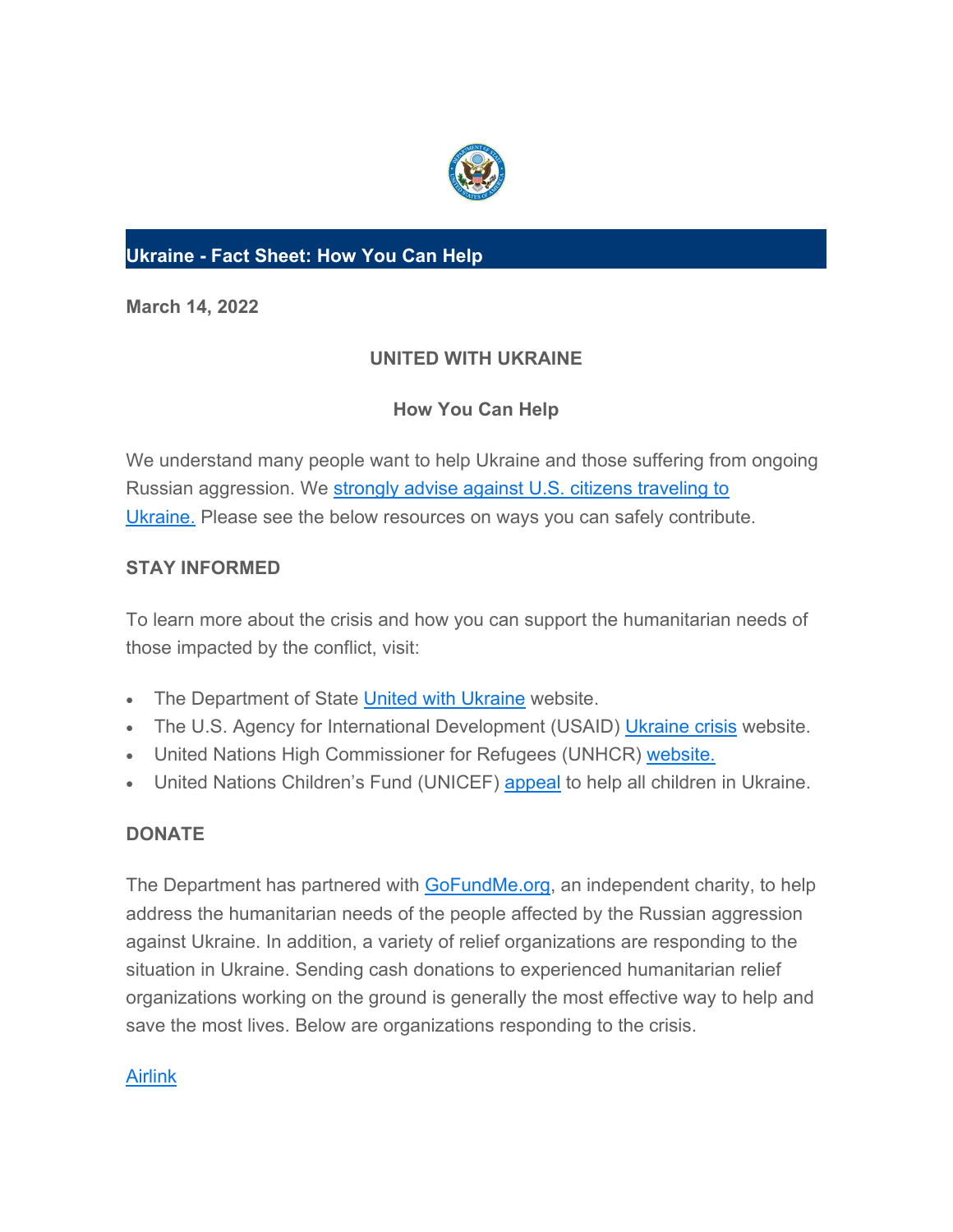[Project C.U.R.E](https://e.america.gov/t/i-l-ckyedt-yhjhtldtdl-u/)

[All Hands and Hearts](https://e.america.gov/t/i-l-ckyedt-yhjhtldtdl-o/)

[Project HOPE](https://e.america.gov/t/i-l-ckyedt-yhjhtldtdl-b/)

**[CARE](https://e.america.gov/t/i-l-ckyedt-yhjhtldtdl-n/)** 

**[Red Cross](https://e.america.gov/t/i-l-ckyedt-yhjhtldtdl-p/)** 

[Catholic Relief Services](https://e.america.gov/t/i-l-ckyedt-yhjhtldtdl-x/)

[Save the Children](https://e.america.gov/t/i-l-ckyedt-yhjhtldtdl-m/)

**[ChildFund](https://e.america.gov/t/i-l-ckyedt-yhjhtldtdl-c/)** 

**[UNFPA](https://e.america.gov/t/i-l-ckyedt-yhjhtldtdl-q/)** 

[Food and Agriculture Organization of the UN](https://e.america.gov/t/i-l-ckyedt-yhjhtldtdl-a/)

**[UNHCR](https://e.america.gov/t/i-l-ckyedt-yhjhtldtdl-f/)** 

**[Humanity & Inclusion](https://e.america.gov/t/i-l-ckyedt-yhjhtldtdl-z/)** 

**[UNICEF](https://e.america.gov/t/i-l-ckyedt-yhjhtldtdl-v/)** 

[ICRC](https://e.america.gov/t/i-l-ckyedt-yhjhtldtdl-e/)

[UNICEF USA](https://e.america.gov/t/i-l-ckyedt-yhjhtldtdl-s/)

**[International Medical Corps](https://e.america.gov/t/i-l-ckyedt-yhjhtldtdl-g/)** 

**[UNOCHA](https://e.america.gov/t/i-l-ckyedt-yhjhtldtdl-w/)** 

**[International Organization for Migration](https://e.america.gov/t/i-l-ckyedt-yhjhtldtdl-yd/)** 

[World Central Kitchen](https://e.america.gov/t/i-l-ckyedt-yhjhtldtdl-yh/)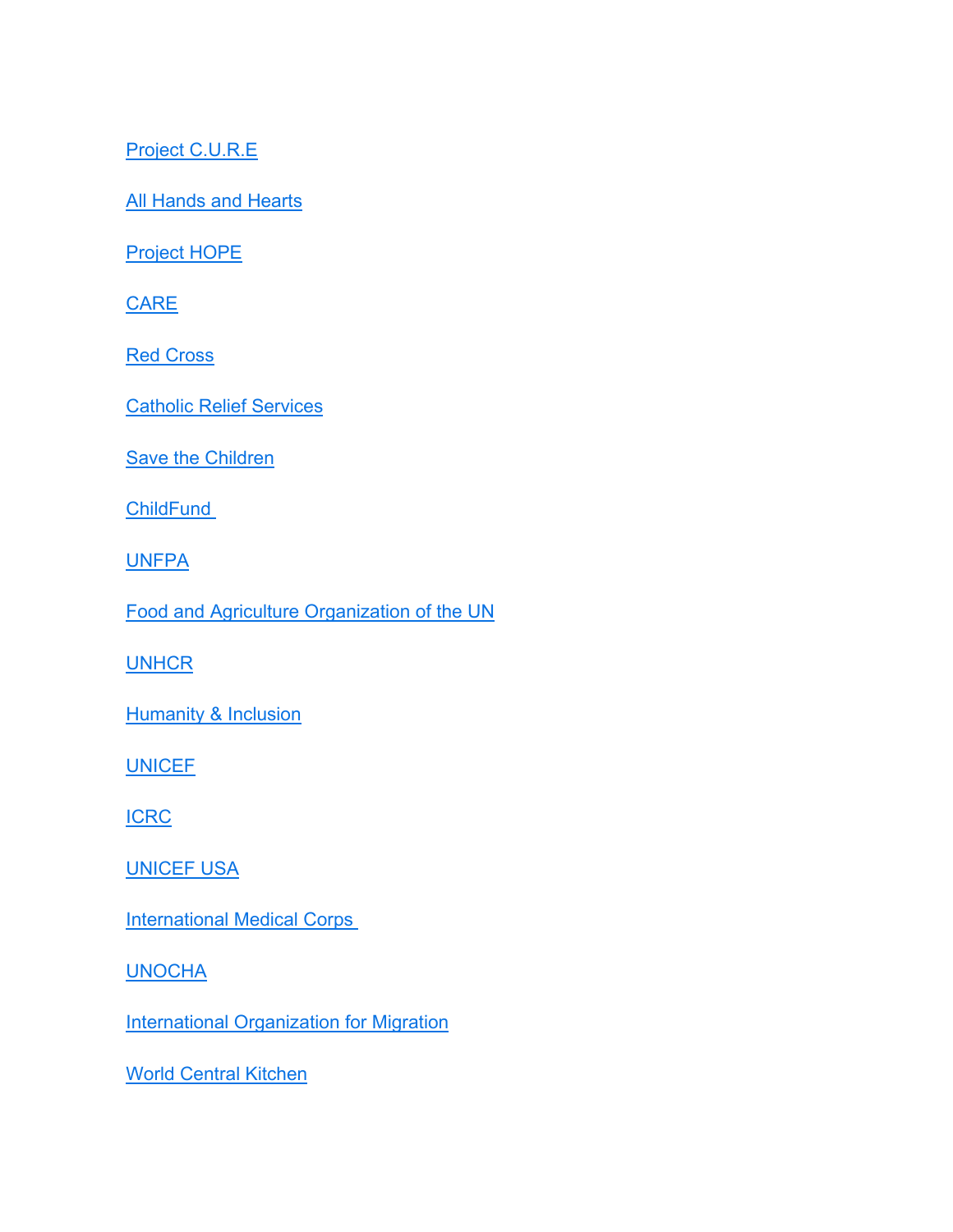[Islamic Relief USA](https://e.america.gov/t/i-l-ckyedt-yhjhtldtdl-yk/)

[World Food Program \(WFP\)](https://e.america.gov/t/i-l-ckyedt-yhjhtldtdl-yu/)

**[KidSave](https://e.america.gov/t/i-l-ckyedt-yhjhtldtdl-jl/)** 

[World Health Organization \(WHO\)](https://e.america.gov/t/i-l-ckyedt-yhjhtldtdl-jr/)

[Medical Teams International](https://e.america.gov/t/i-l-ckyedt-yhjhtldtdl-jy/)

#### **TRAUMA RESOURCES**

The Child Mind Institute has prepared [free trauma resources](https://e.america.gov/t/i-l-ckyedt-yhjhtldtdl-jj/) in Russian, Ukrainian, and English to assist parents, educators, and other adults in talking to children about traumatic events and identifying those who may benefit from professional attention.

## **CHILD PROTECTION PRINCIPLES IN TIMES OF EMERGENCY**

We frequently receive inquiries from U.S. citizens concerned about refugee or conflict-affected children. We share these concerns for children, and we understand that some U.S. citizens want to respond by offering to adopt or host these children in need.

It can be extremely difficult during crises to determine whether children who appear to be orphans are truly eligible for adoption and immigration under U.S. laws. Children may be temporarily separated from their family, and their parents or other caregivers may be looking for them. Families may make the difficult choice to send children on their own in search of safety. Even when it can be demonstrated that a child's parents are deceased, children are often cared for by other relatives and caregivers. During crises, many children who are not orphans temporarily live in orphanages for safety. Leaving orphanages may pose additional risks, including exploitation and abuse.

During crises, it can be exceptionally difficult to fulfill the legal and documentation requirements for intercountry adoption of both the United States and the child's country of origin. We recommend taking extra caution when considering adopting a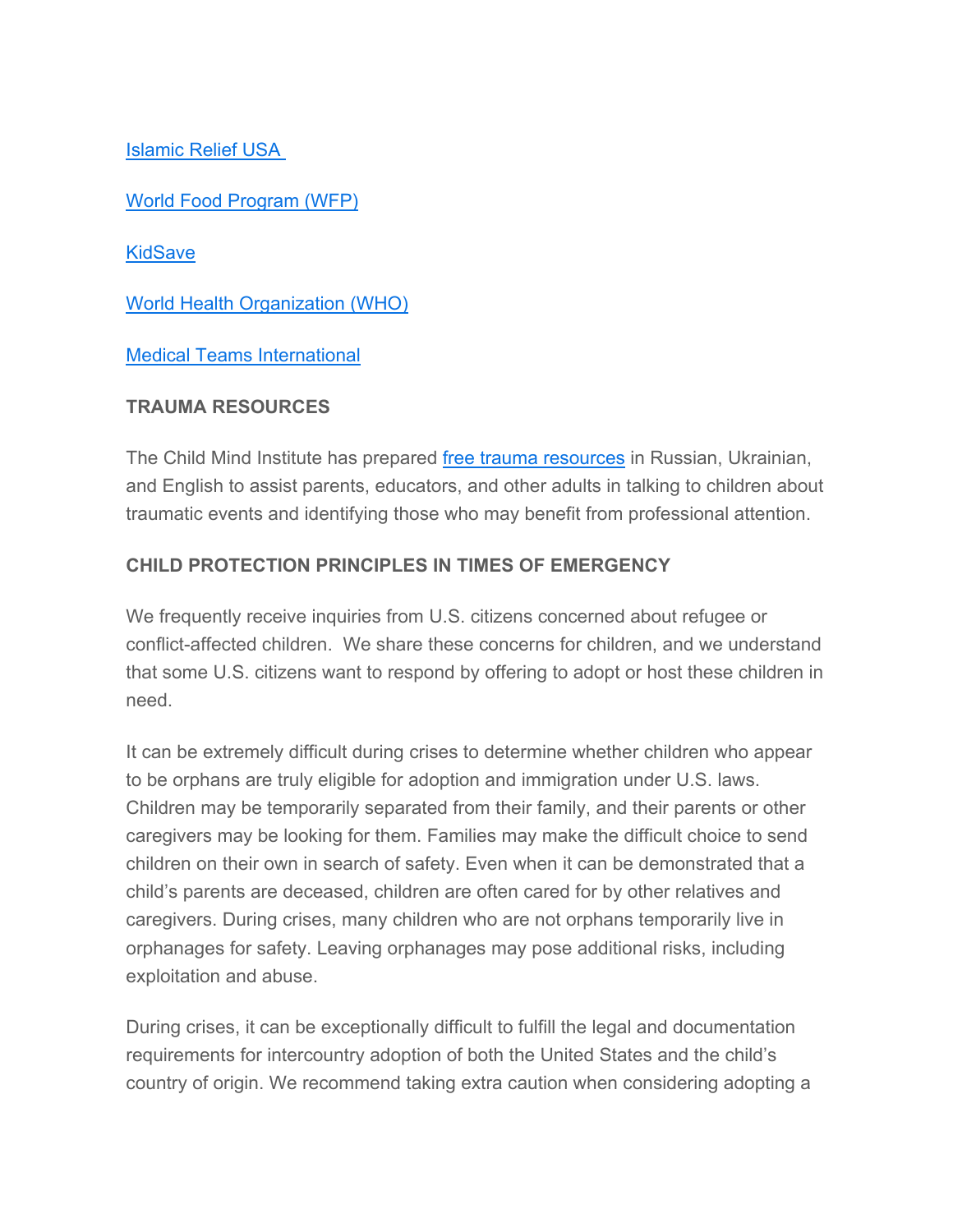child during a crisis and hiring an experienced immigration attorney may also be helpful.

# **ADDITIONAL RESOURCES ON INTERNATIONAL STANDARDS FOR CHILDREN IN CRISES**

- UNICEF and the UN High Commissioner on Refugees [joint statement](https://e.america.gov/t/i-l-ckyedt-yhjhtldtdl-jt/) on supporting children in crises.
- International Social Service [fact sheet](https://e.america.gov/t/i-l-ckyedt-yhjhtldtdl-ji/) with guidance on the application of international standards for children in crises.
- National Council for Adoption's **[statement](https://e.america.gov/t/i-l-ckyedt-yhjhtldtdl-jd/)** on refugee children.

# **OTHER GLOBAL GUIDANCE DOCUMENTS ON BEST PRACTICES FOR UNACCOMPANIED AND SEPARATED CHILDREN**

- [Field Handbook on Unaccompanied and Separated Children](https://e.america.gov/t/i-l-ckyedt-yhjhtldtdl-jh/)
- [Toolkit on Unaccompanied and Separated Children](https://e.america.gov/t/i-l-ckyedt-yhjhtldtdl-jk/)
- [Minimum Standards for Child Protection in Humanitarian Action](https://e.america.gov/t/i-l-ckyedt-yhjhtldtdl-ju/)
- [Critical Considerations for Movement of Children During a Humanitarian Crisis](https://e.america.gov/t/i-l-ckyedt-yhjhtldtdl-tl/)

### **EVACUATION OF UKRAINIAN CHILDREN**

Ukrainian authorities have jurisdiction over decisions regarding the safety and welfare of children in Ukraine, including whether to grant permission for children to exit the country. Ukrainian authorities have informed us they are moving children into Poland for safety and medical treatment. Child welfare and protection agencies that specialize in humanitarian crisis assistance, refugee issues, and family tracing are on the ground to assist and care for children who exit Ukraine.

## **INTERCOUNTRY ADOPTION REGULATIONS**

For more information specifically about adoption issues in the Ukraine crisis, please visit: [Information for U.S. Citizens in the Process of Adopting Children from](https://e.america.gov/t/i-l-ckyedt-yhjhtldtdl-tr/)  [Ukraine.](https://e.america.gov/t/i-l-ckyedt-yhjhtldtdl-tr/)